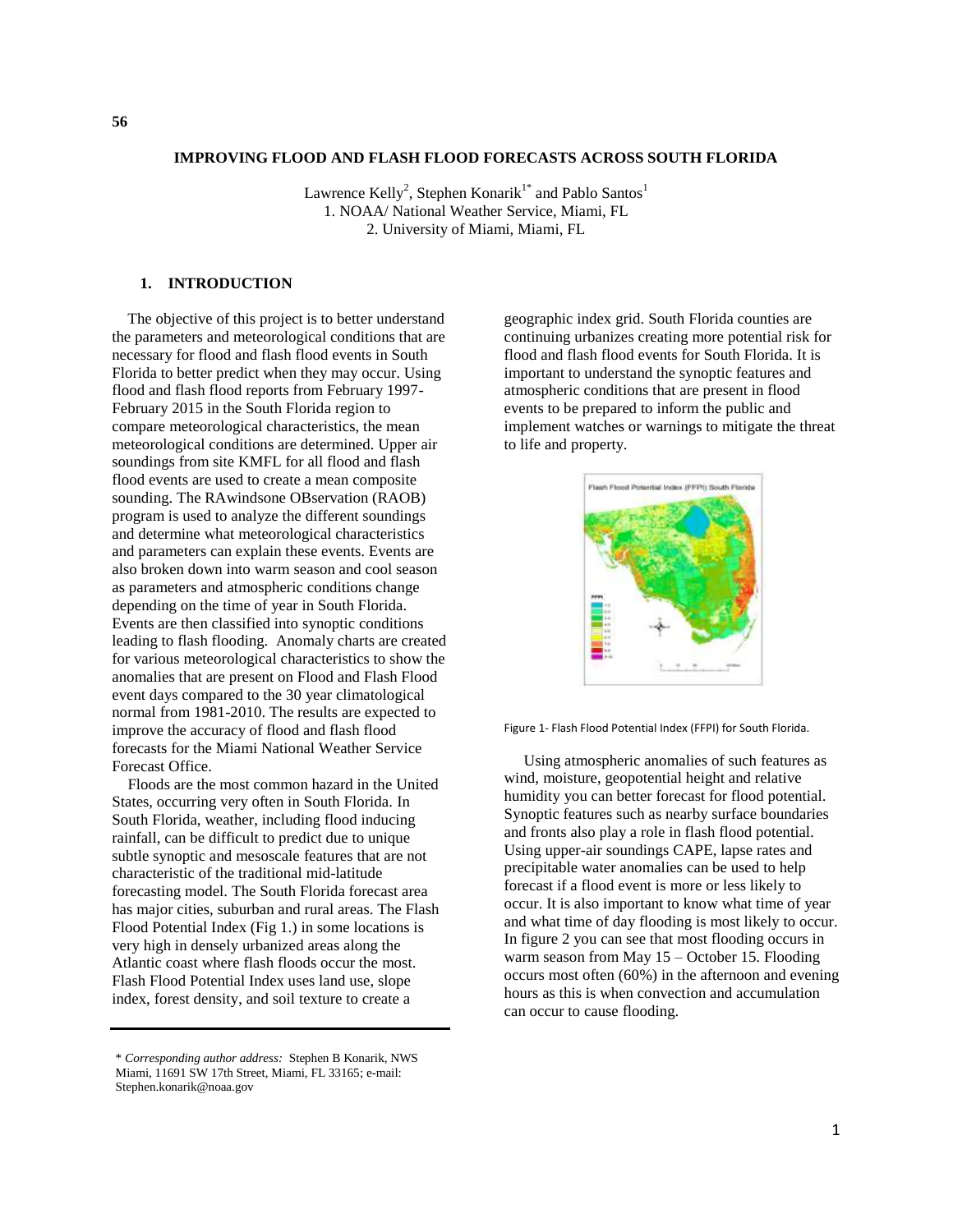

Figure 2- Flood Events in South Florida

# **2. SYNOPTIC FEATURES**

 In the South Florida forecast area, synoptic conditions can play a vital role in determination of flash flood potential. Frontal boundaries and tropical systems are major components that contribute to flash flooding in South Florida. For cool season, October 15-May 15, the greatest negative surface pressure anomalies were located along the Texas coastline and adjacent Gulf of Mexico on days where South Florida experienced flooding. The frontal boundary and tropical conditions tend to be more widespread flooding that could be one or multiple counties wide. In figure 2 you can see that over 65 percent of all flood and flash flood events are caused by Tropical waves/cyclones or frontal boundaries. In frontal synoptic meteorology South Florida is a prime location for stalled or stationary front. Stationary fronts are usually associated with flooding as storm motion is often very slow. Stationary fronts account for more than 50 percent of frontal caused flash flooding (Fig.4).



Figure 3- Causes of Flood Event in South Florida



Figure 4-Frontal caused events in South Florida

 Synoptic conditions such as geopotential height anomalies were also found on flash flood days. The negative 500mb height anomalies are of much greater magnitude on flooding days. The location of the low pressure can also vary on a season by season basis depending what time of year it is. For cool season, October 15-May 15, low pressure on the Texas coastline and western Gulf of Mexico flooding in South Florida. In warm season the mean low pressure center is located on the west Florida Coast during flash flood days.



Figure 5- 500mb Geopotential Height Anomalies for different seasons.

#### **3. ATMOSPHERIC CONDITIONS**

 Relative humidity throughout the atmosphere, precipitable water, CAPE, cloud depth, upper level wind anomalies all have effects on whether or not flash flooding or flooding occurs in South Florida. Using upper-air atmospheric soundings we can analyze these different conditions and categorize them in different seasons, synoptic features and causes. Anomalies and composite soundings were created to reference these different conditions.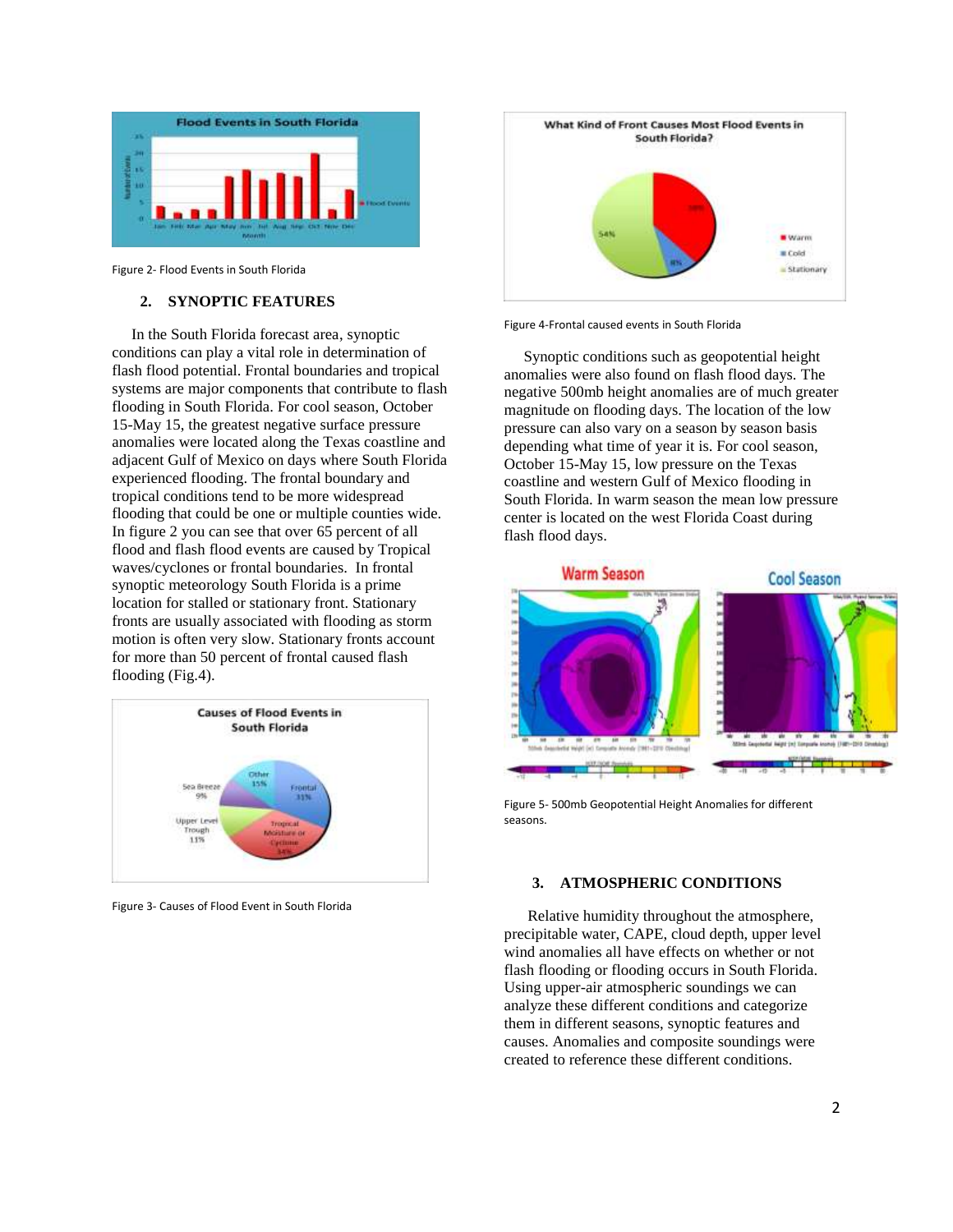Relative humidity was expected to be greater throughout the atmosphere in cool and warm season. In cool season you need about 20-25 percent higher relative humidity from the surface-500mb. However in warm season there is less of a need and only a 12- 15 percent higher anomaly on these days.

| <b>Season/Synoptic Feature</b>  | $\mathbf{CAPE}$ (J/kg) |
|---------------------------------|------------------------|
| <b>Warm Season</b>              | 1268                   |
| <b>Cool Season</b>              | 401                    |
| <b>Cold Front</b>               | 1918                   |
| Warm Front                      | 309                    |
| <b>Stationary Front</b>         | 968                    |
| <b>Tropical Wave or Cyclone</b> | 993                    |

Figure 6- CAPE values different seasons and synoptic features

 CAPE value plays a significant role as an indicator for flash flooding. In all flash flood and flood days a "tall and skinny" low CAPE value is often seen. However, there is some difference dependent on the season and the type of synoptic feature that is present at the time. You can see in figure 6 the difference in season and synoptic feature can affect the CAPE value.



Figure 7- Mean and anomaly Zonal and Meridional winds during flood and flash flood events in South Florida.

 Upper-level wind anomalies in the zonal and meridional direction also can be a precursor for flash flooding events. Flooding typically occurs when there is easterly low-level flow present. Positive

meridional wind anomalies (southerly flow) are favored on South Florida flood days. Moist lower levels are more important, upper levels are not as influential in flood events.



Figure 8- Anomaly Precipitable water levels for flooding events shows a clear bullseye over South Florida.

 Warm moist air creates high precipitable water in the atmosphere which is needed for heavy rain events and flooding. On average precipitable water are 8  $kg/m<sup>2</sup>$  more than the climatological average, with deviation from average necessary dependent on the season. Depending on the time of the year precipitable water levels percentages above normal can be around 125% in summer months to above 200% in cool season.

 All of these features can easily be seen and analyzed using the upper-air sounding data that is acquired through radiosonde balloon release at 00z and 12z. The soundings provide data to determine the stability of the atmosphere and an aid in overall weather prediction. Using soundings from flood events in the past in South Florida composite analyzed soundings were created for reference. Mean soundings were created based on time of year and specific synoptic characteristic present, in addition to the mean sounding inclusive of all flood events. These soundings now can be used for comparison for forecasters to overlay real-time soundings to events in the past. All composite mean soundings are located in the figures below.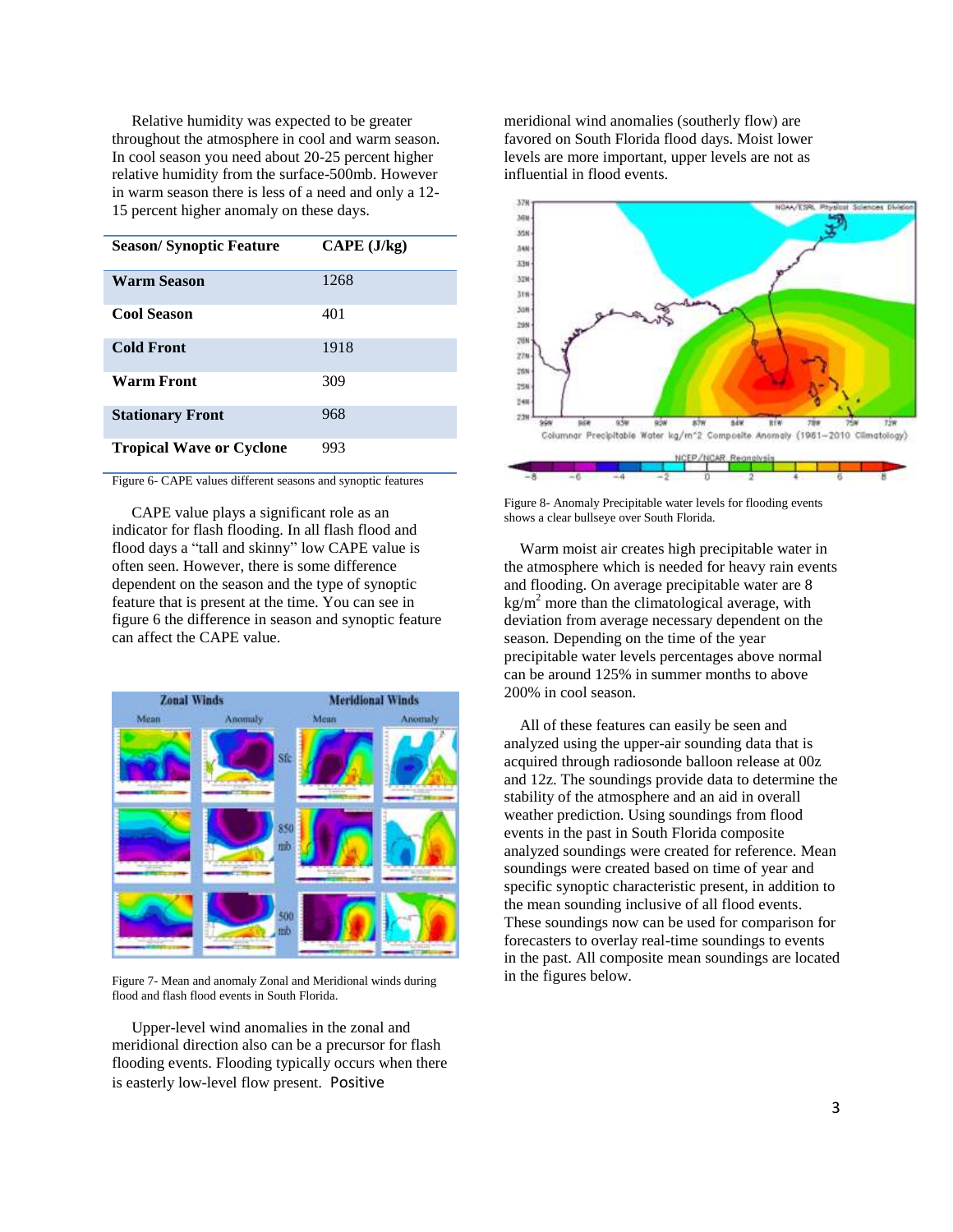

Figure 9- All flood events composite sounding.



Figure 10- Warm Season (May 15-October 15) composite sounding



Figure 11- Cool Season (October 15- May 15) composite sounding



Figure 12- Tropical Cyclone or Wave composite sounding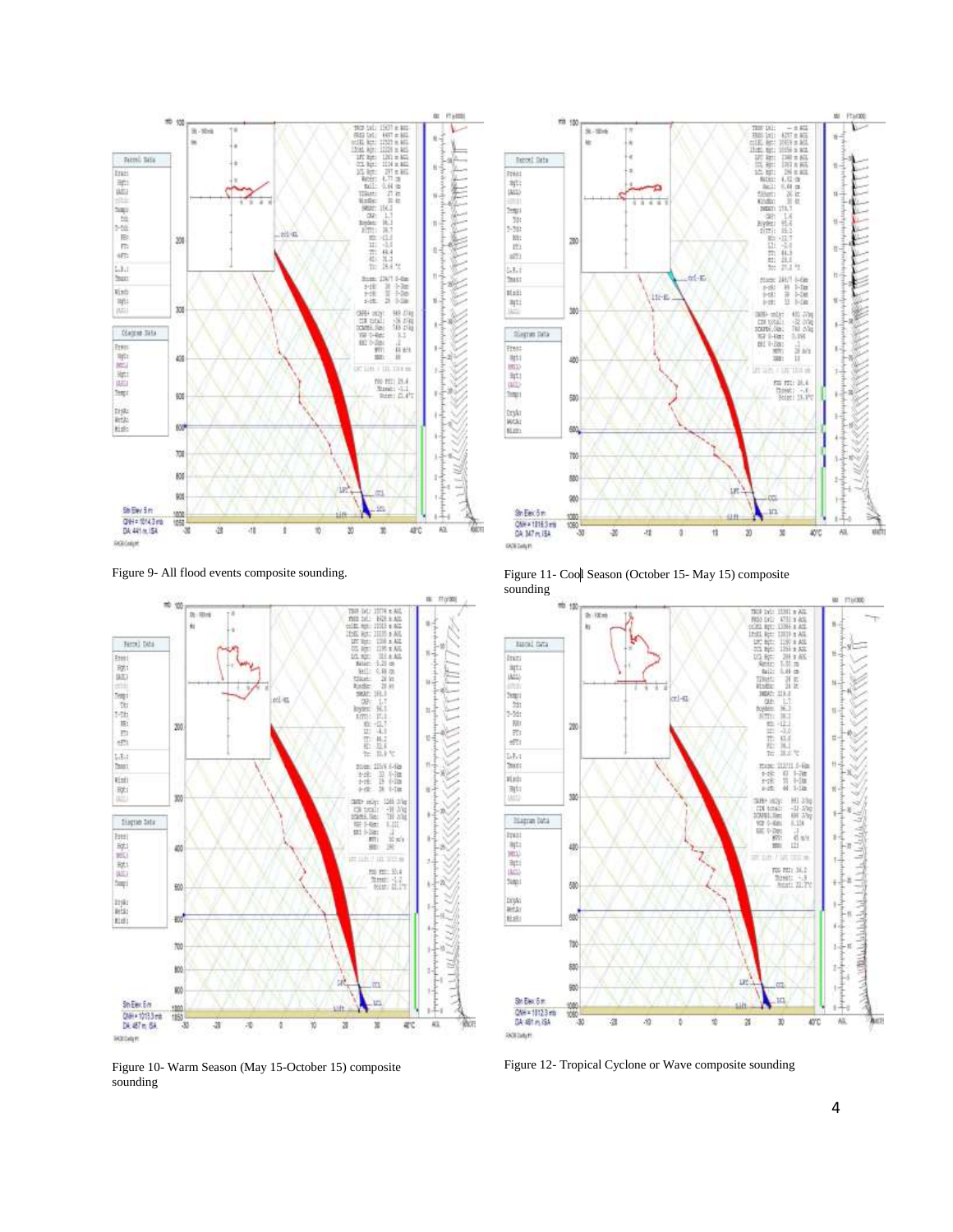

Figure 13- Stationary Front composite sounding



Figure 14- Warm Front composite sounding



Figure 14- Cold Front composite sounding

 In all of the composite mean soundings the wind profile is supported by the anomaly graphics. The tall and skinny CAPE is also graphically depicted. The low lifted condensation level (LCL) and high precipitable water values are also given. The findings of this research, including notably favorable synoptic features and atmospheric conditions have been utilized in a checklist that forecasters at WFO Miami use as guideline for forecasting flood and flash flood potential.

# 4. **FLASH FLOOD CHECKLIST**

#### **Winds/storm motion**

- Slow storm movement (MBE/Corfidi vector)
- $700 500$  mb winds  $< 20$  kts
- Upper level divergence
- Easterly near-surface flow
- Wind anomalies